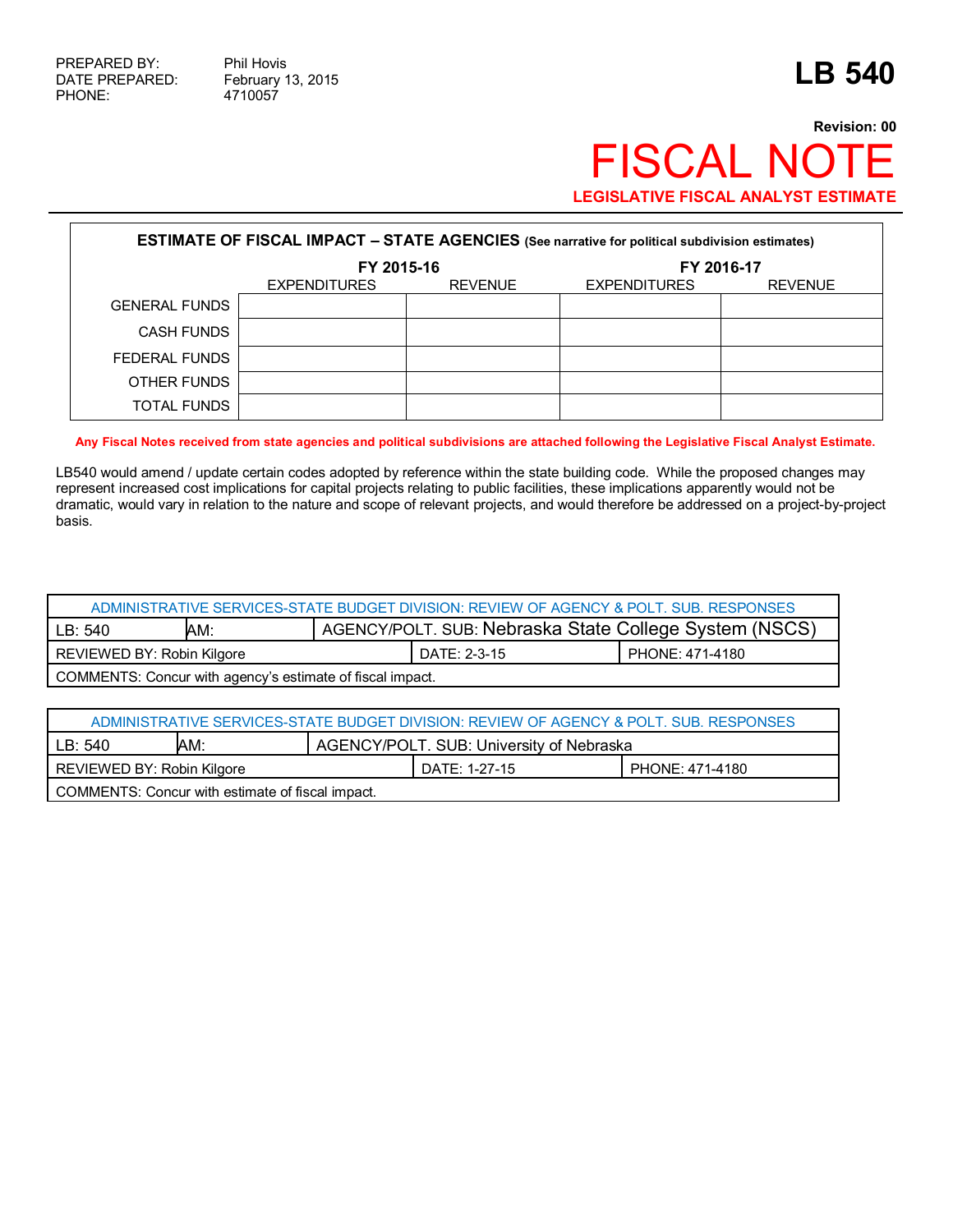| $LB^{(1)}$ 540                                  |                                                                   |                                                         |                     |            | <b>FISCAL NOTE</b> |
|-------------------------------------------------|-------------------------------------------------------------------|---------------------------------------------------------|---------------------|------------|--------------------|
| State Agency OR Political Subdivision Name: (2) |                                                                   | University of Nebraska                                  |                     |            |                    |
| Prepared by: (3) Michael Justus                 |                                                                   | Date Prepared: (4) January 26, 2015 Phone: (5) 472-7109 |                     |            |                    |
|                                                 | <b>ESTIMATE PROVIDED BY STATE AGENCY OR POLITICAL SUBDIVISION</b> |                                                         |                     |            |                    |
|                                                 |                                                                   |                                                         |                     | FY 2016-17 |                    |
|                                                 | FY 2015-16<br><b>EXPENDITURES</b>                                 | <b>REVENUE</b>                                          | <b>EXPENDITURES</b> |            | <b>REVENUE</b>     |
| <b>GENERAL FUNDS</b>                            |                                                                   |                                                         |                     |            |                    |
| <b>CASH FUNDS</b>                               |                                                                   |                                                         |                     |            |                    |
| <b>FEDERAL FUNDS</b>                            |                                                                   |                                                         |                     |            |                    |
| <b>OTHER FUNDS</b>                              |                                                                   |                                                         |                     |            |                    |
| <b>TOTAL FUNDS</b>                              |                                                                   |                                                         |                     |            |                    |
| <b>Explanation of Estimate:</b>                 |                                                                   |                                                         |                     |            |                    |

LB 540 updates the Building Code, but would not have a significant fiscal impact on the University.

|                           |           |                            | <b>BREAKDOWN BY MAJOR OBJECTS OF EXPENDITURE</b> |                     |
|---------------------------|-----------|----------------------------|--------------------------------------------------|---------------------|
| <b>Personal Services:</b> |           |                            |                                                  |                     |
|                           |           | <b>NUMBER OF POSITIONS</b> | $2015 - 16$                                      | 2016-17             |
| <b>POSITION TITLE</b>     | $15 - 16$ | $16 - 17$                  | <b>EXPENDITURES</b>                              | <b>EXPENDITURES</b> |
|                           |           |                            |                                                  |                     |
|                           |           |                            |                                                  |                     |
|                           |           |                            |                                                  |                     |
|                           |           |                            |                                                  |                     |
|                           |           |                            |                                                  |                     |
|                           |           |                            |                                                  |                     |
|                           |           |                            |                                                  |                     |
|                           |           |                            |                                                  |                     |
|                           |           |                            |                                                  |                     |

\_\_\_\_\_\_\_\_\_\_\_\_\_\_\_\_\_\_\_\_\_\_\_\_\_\_\_\_\_\_\_\_\_\_\_\_\_\_\_\_\_\_\_\_\_\_\_\_\_\_\_\_\_\_\_\_\_\_\_\_\_\_\_\_\_\_\_\_\_\_\_\_\_\_\_\_\_\_\_\_\_\_\_\_\_\_\_\_\_\_\_\_\_\_\_\_\_\_\_\_\_ \_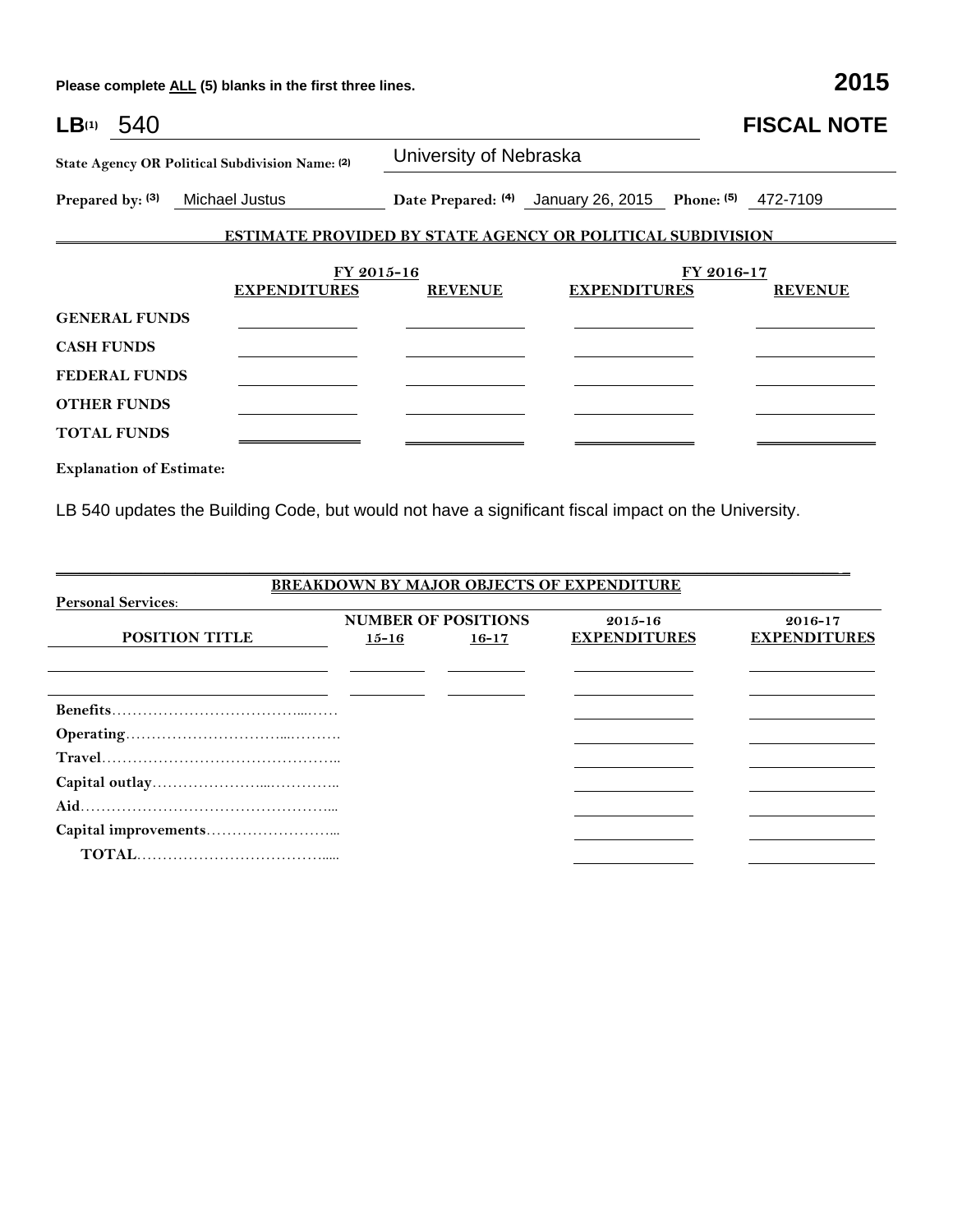| LB <sup>(1)</sup><br>540                        |                                   |                                                                   |                     |            | <b>FISCAL NOTE</b> |
|-------------------------------------------------|-----------------------------------|-------------------------------------------------------------------|---------------------|------------|--------------------|
| State Agency OR Political Subdivision Name: (2) |                                   | <b>State Fire Marshal</b>                                         |                     |            |                    |
| Prepared by: (3)<br>Deb Hostetler               |                                   | Date Prepared: (4) 1/30/15                                        |                     | Phone: (5) | 471-9479           |
|                                                 |                                   | <b>ESTIMATE PROVIDED BY STATE AGENCY OR POLITICAL SUBDIVISION</b> |                     |            |                    |
|                                                 | FY 2015-16<br><b>EXPENDITURES</b> | <b>REVENUE</b>                                                    | <b>EXPENDITURES</b> | FY 2016-17 | <b>REVENUE</b>     |
| <b>GENERAL FUNDS</b>                            |                                   |                                                                   |                     |            |                    |
| <b>CASH FUNDS</b>                               |                                   |                                                                   |                     |            |                    |
| <b>FEDERAL FUNDS</b>                            |                                   |                                                                   |                     |            |                    |
| <b>OTHER FUNDS</b>                              |                                   |                                                                   |                     |            |                    |
| <b>TOTAL FUNDS</b>                              |                                   |                                                                   |                     |            |                    |
| <b>Explanation of Estimate:</b>                 |                                   |                                                                   |                     |            |                    |
| <b>NO FISCAL IMPACT</b>                         |                                   |                                                                   |                     |            |                    |
| <b>Personal Services:</b>                       |                                   | <b>BREAKDOWN BY MAJOR OBJECTS OF EXPENDITURE</b>                  |                     |            |                    |

| $\mathbf{r}$ ergonial per vices. | <b>NUMBER OF POSITIONS</b> |           | $2015 - 16$         | $2016 - 17$         |  |
|----------------------------------|----------------------------|-----------|---------------------|---------------------|--|
| <b>POSITION TITLE</b>            | $15 - 16$                  | $16 - 17$ | <b>EXPENDITURES</b> | <b>EXPENDITURES</b> |  |
|                                  |                            |           |                     |                     |  |
|                                  |                            |           |                     |                     |  |
|                                  |                            |           |                     |                     |  |
|                                  |                            |           |                     |                     |  |
|                                  |                            |           |                     |                     |  |
|                                  |                            |           |                     |                     |  |
|                                  |                            |           |                     |                     |  |
|                                  |                            |           |                     |                     |  |
|                                  |                            |           |                     |                     |  |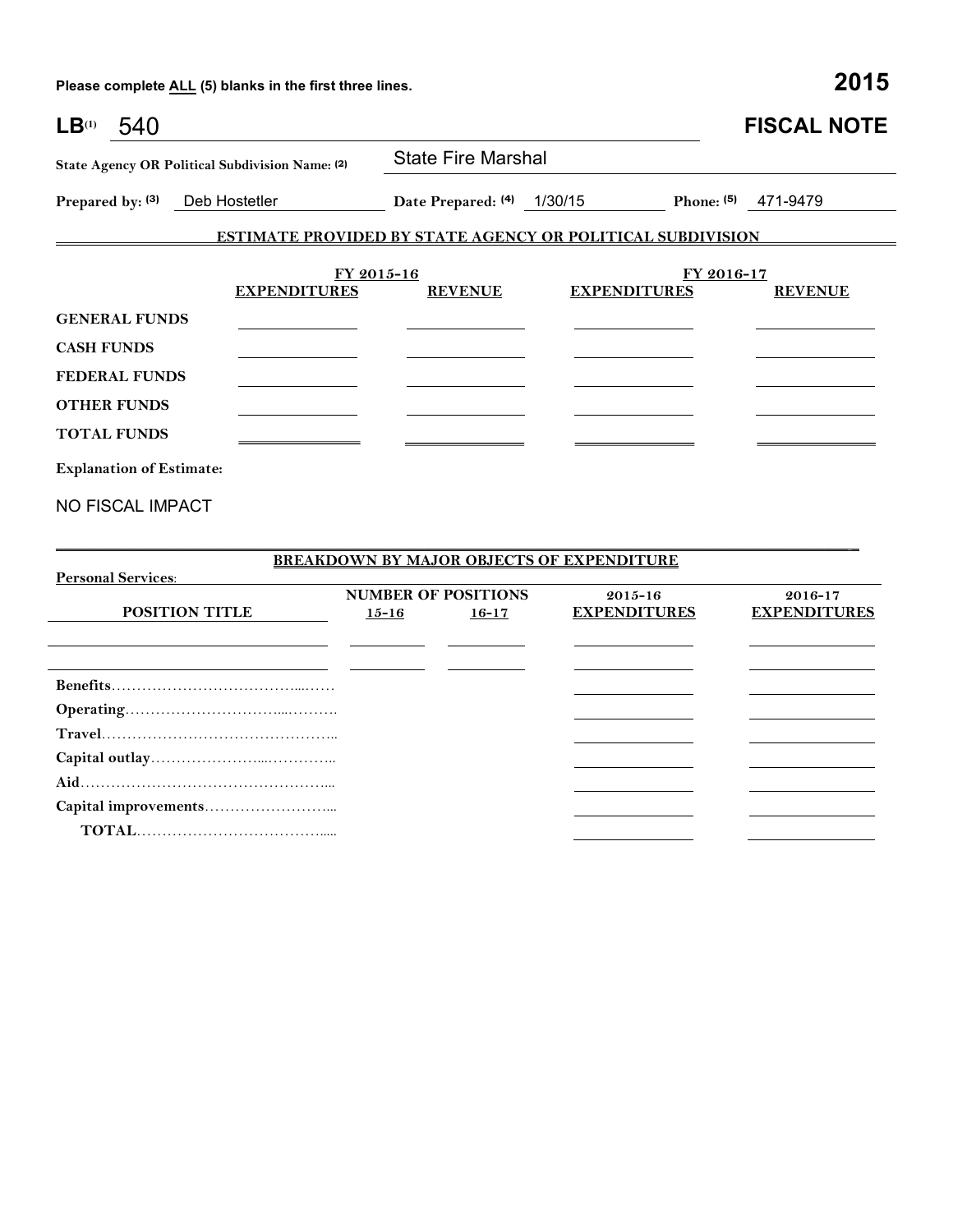| LB <sup>(1)</sup><br>540 |                                                 |                                                                   |                     |              | <b>FISCAL NOTE</b> |
|--------------------------|-------------------------------------------------|-------------------------------------------------------------------|---------------------|--------------|--------------------|
|                          | State Agency OR Political Subdivision Name: (2) | Nebraska Dept of Roads                                            |                     |              |                    |
| Prepared by: (3)         | <b>Becky Fleming</b>                            | Date Prepared: (4) 1/29/15                                        |                     | Phone: $(5)$ | (402) 479 4692     |
|                          |                                                 | <b>ESTIMATE PROVIDED BY STATE AGENCY OR POLITICAL SUBDIVISION</b> |                     |              |                    |
|                          |                                                 | FY 2015-16                                                        |                     | FY 2016-17   |                    |
|                          | <b>EXPENDITURES</b>                             | <b>REVENUE</b>                                                    | <b>EXPENDITURES</b> |              | <b>REVENUE</b>     |
| <b>GENERAL FUNDS</b>     |                                                 |                                                                   |                     |              |                    |
| <b>CASH FUNDS</b>        |                                                 |                                                                   |                     |              |                    |
| <b>FEDERAL FUNDS</b>     |                                                 |                                                                   |                     |              |                    |
| <b>OTHER FUNDS</b>       |                                                 |                                                                   |                     |              |                    |
| <b>TOTAL FUNDS</b>       |                                                 |                                                                   |                     |              |                    |

### **Explanation of Estimate:**

LB 540 brings state statute 71-6403 and 71-6406, state building codes, up to date with the 2012 international building code standards.

No fiscal impact for the Department is anticipated, the standards are already being followed.

## **BREAKDOWN BY MAJOR OBJECTS OF EXPENDITURE Personal Services**: **POSITION TITLE NUMBER OF POSITIONS 15-16 16-17 2015-16 EXPENDITURES 2016-17 EXPENDITURES Benefits**………………………………...…… **Operating**…………………………...………. **Travel**……………………………………….. **Capital outlay**…………………...………….. **Aid**…………………………………………... **Capital improvements**……………………...  **TOTAL**……………………………….....

 $\Box$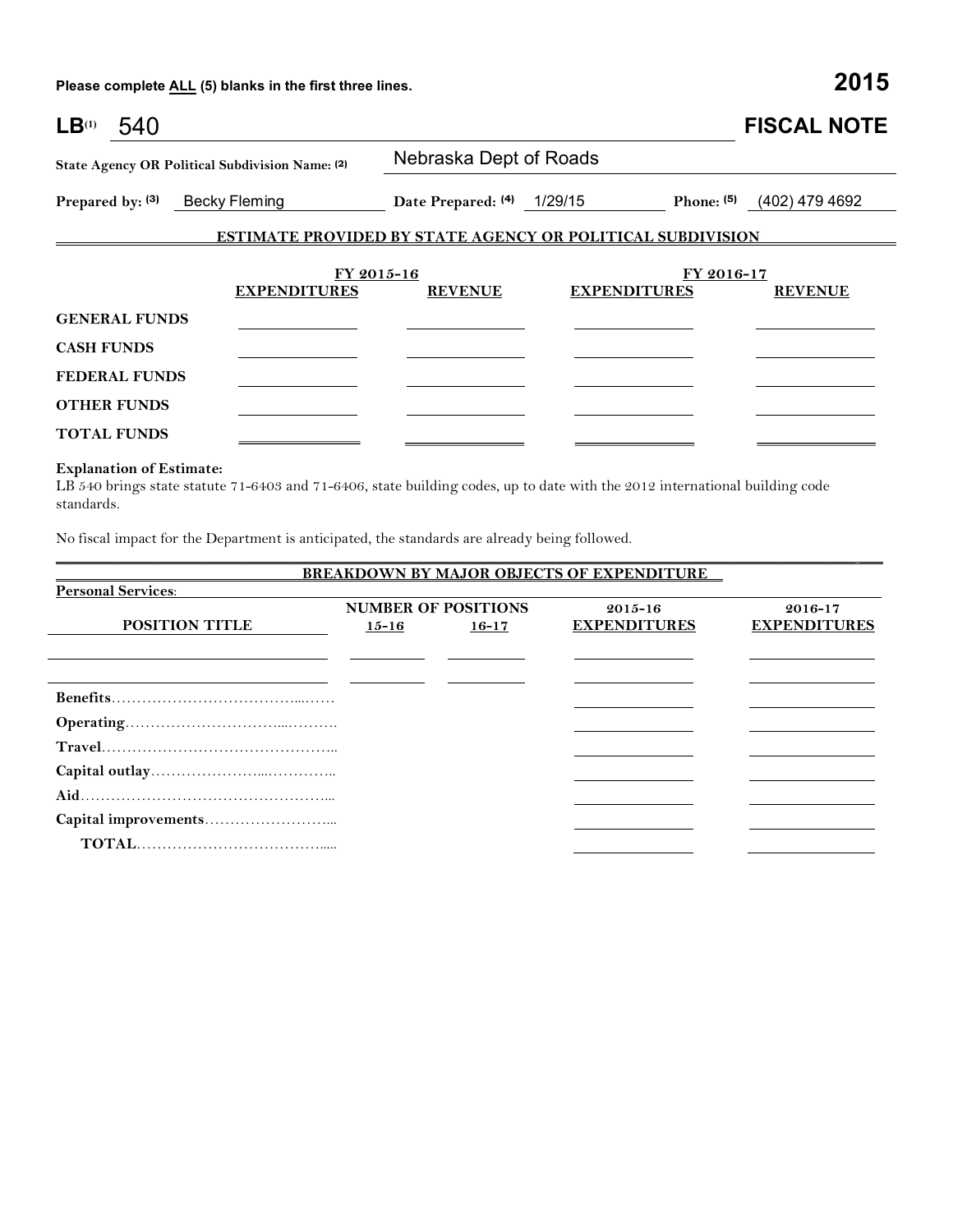| LB <sup>(1)</sup><br>540 |                                                                   |                                      |                     |            | <b>FISCAL NOTE</b> |
|--------------------------|-------------------------------------------------------------------|--------------------------------------|---------------------|------------|--------------------|
|                          | State Agency OR Political Subdivision Name: (2)                   | Nebraska State College System (NSCS) |                     |            |                    |
| Prepared by: (3)         | Carolyn Murphy                                                    | Date Prepared: (4) 2/2/2015          |                     | Phone: (5) | 402-471-2505       |
|                          | <b>ESTIMATE PROVIDED BY STATE AGENCY OR POLITICAL SUBDIVISION</b> |                                      |                     |            |                    |
|                          | FY 2015-16                                                        |                                      |                     | FY 2016-17 |                    |
|                          | <b>EXPENDITURES</b>                                               | <b>REVENUE</b>                       | <b>EXPENDITURES</b> |            | <b>REVENUE</b>     |
| <b>GENERAL FUNDS</b>     |                                                                   |                                      |                     |            |                    |
| <b>CASH FUNDS</b>        |                                                                   |                                      |                     |            |                    |
| <b>FEDERAL FUNDS</b>     |                                                                   |                                      |                     |            |                    |
| <b>OTHER FUNDS</b>       |                                                                   |                                      |                     |            |                    |
| <b>TOTAL FUNDS</b>       | Minimal                                                           |                                      | Minimal             |            |                    |

**Explanation of Estimate:**

LB 540 appears to update state building codes to move from the 2009 version to the 2012 version of the International Building Code (IBC), with the exception of one chapter. The bill proposes the same change for the International Residential Code (IRC). Code updates can involve some increases in construction cost, but such code changes can be anticipated by the design professionals, and project designs can be altered to accommodate the code changes within existing budgets. The NSCS is not aware of major changes in the 2012 version of the IBC that would have a significant fiscal impact on the NSCS.

|                           |           |                            | <b>BREAKDOWN BY MAJOR OBJECTS OF EXPENDITURE</b> |                     |
|---------------------------|-----------|----------------------------|--------------------------------------------------|---------------------|
| <b>Personal Services:</b> |           |                            |                                                  |                     |
|                           |           | <b>NUMBER OF POSITIONS</b> | $2015 - 16$                                      | 2016-17             |
| <b>POSITION TITLE</b>     | $15 - 16$ | $16 - 17$                  | <b>EXPENDITURES</b>                              | <b>EXPENDITURES</b> |
|                           |           |                            |                                                  |                     |
|                           |           |                            |                                                  |                     |
|                           |           |                            |                                                  |                     |
|                           |           |                            |                                                  |                     |
|                           |           |                            |                                                  |                     |
|                           |           |                            |                                                  |                     |
|                           |           |                            |                                                  |                     |
|                           |           |                            |                                                  |                     |
|                           |           |                            |                                                  |                     |
|                           |           |                            |                                                  |                     |